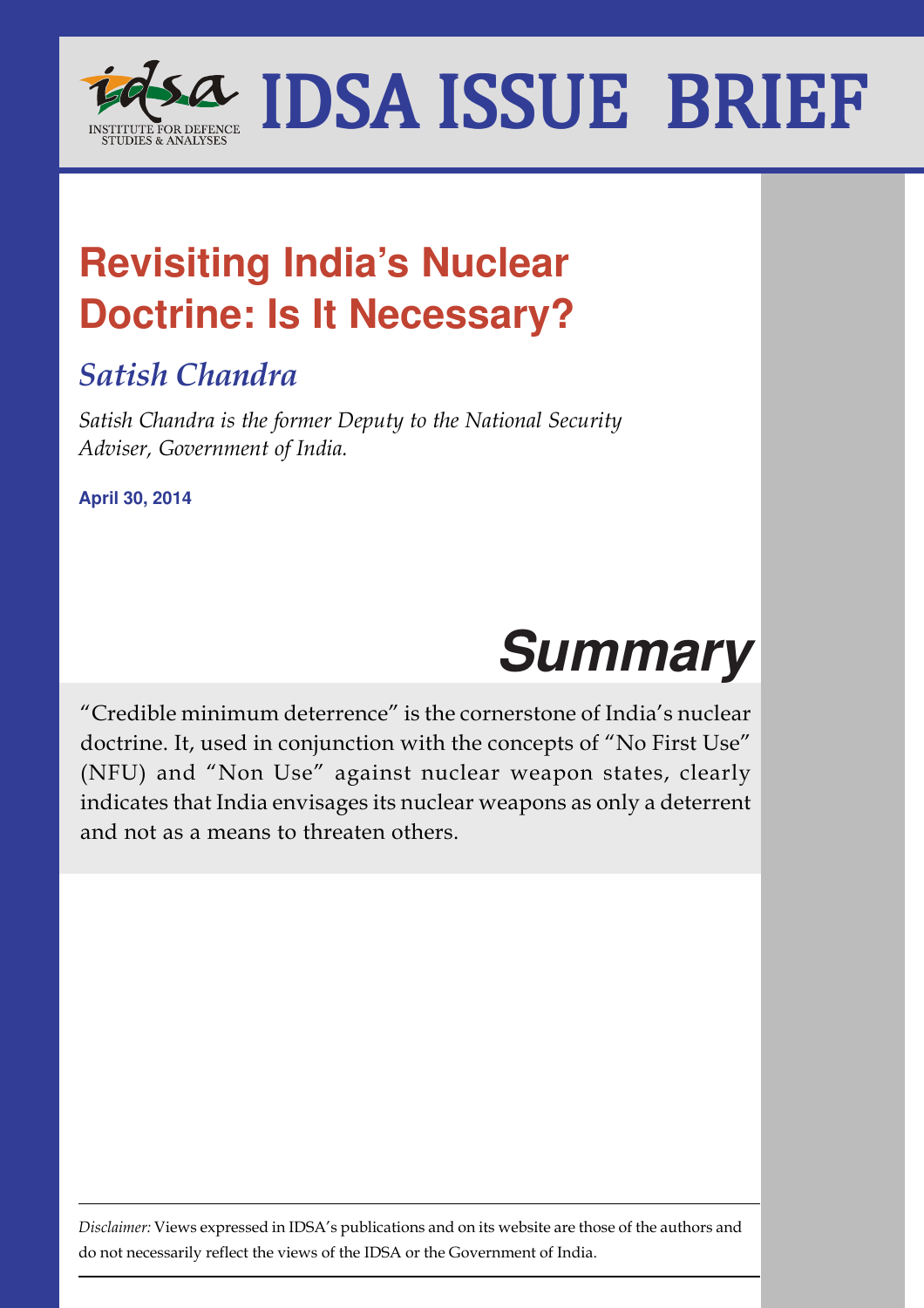In determining whether or not it is necessary to revisit India's nuclear doctrine it would be relevant to examine how it evolved, its main features, the reasons behind the calls to revisit it and the factors which militate against so doing.

#### **Evolution of India's Nuclear Doctrine:**

India's nuclear doctrine was first enunciated following a Cabinet Committee on Security (CCS) meeting in January 2003 – over four and a half years after the May 1998 tests. It contained few surprises being largely built around the pronouncements made by Atal Bihari Vajpayee following the tests to the effect that India's nuclear weapons were meant only for self defence, that India was not interested in arms racing, and encapsulating concepts such as "no first use" of nuclear weapons and their "non use" against non nuclear weapon states. Apart from these pronouncements, several entities, notably the Armed Forces, the National Security Council Secretariat and the National Security Advisory Board (NSAB), made detailed contributions to the Government, on the nuclear doctrine, through 1999 and 2000, which were considered by it in firming up its views on the subject.

### **Main Features of India's Nuclear Doctrine:**

The main features of India's nuclear doctrine were summarized as follows in the CCS press release of January 4<sup>th</sup> 2003:

- i. Building and maintaining a **credible minimum deterrent;**
- ii. A **"No First Use"** posture; nuclear weapons to be used only "in retaliation against a nuclear attack on Indian territory or on Indian forces anywhere";
- iii. Nuclear retaliation to a first strike will be "**massive"** and designed to inflict **"unacceptable damage".**
- iv. Nuclear retaliatory attacks to be authorized only by **civilian political leadership** through the Nuclear Command Authority.
- **v. Non use** of nuclear weapons against non nuclear weapon states.
- vi. India to retain option of **retaliating with nuclear weapons** in the event of a major attack against it with **biological or chemical weapons;**
- **vii. Continuance of strict controls** on export of nuclear and missile related materials and technologies, participation in **FMCT negotiations, continued moratorium on testing;**
- **viii. Continued commitment to goal of nuclear weapon free world,** through global, verifiable and non discriminatory disarmament.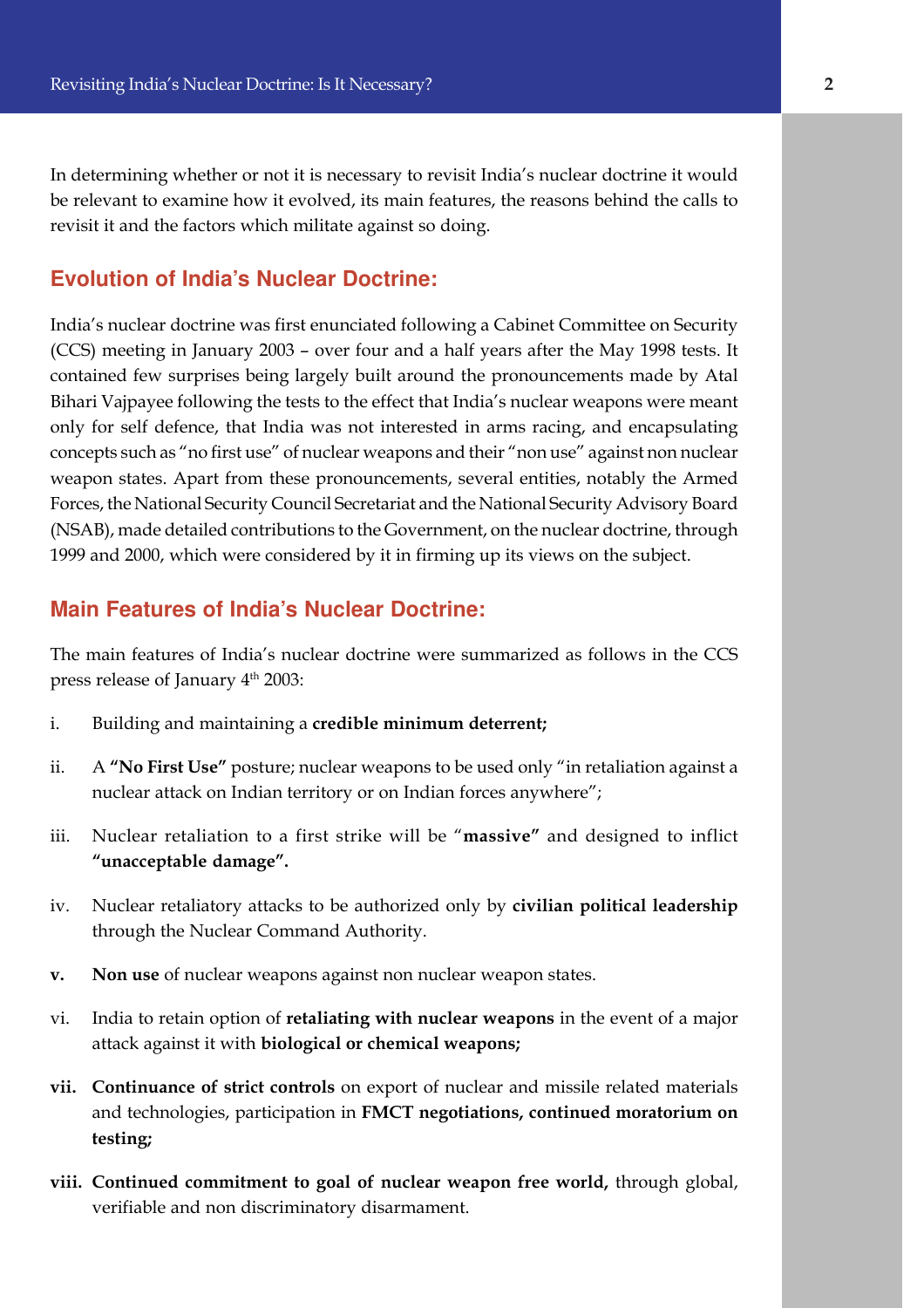## **Expose on "Credible Minimum Deterrent":**

The concept of "credible minimum deterrence" is the cornerstone of India's nuclear doctrine. It, used in conjunction with the concepts of "No First Use" (NFU) and "Non Use" against nuclear weapon states, clearly indicates that India envisages its nuclear weapons as only a deterrent merely for defensive purposes and not as a means to threaten others, that it is not in the business of building up a huge arsenal and that it will not engage in arms racing.

The concept, however, also recognizes that for deterrence to be effective it must be "credible".

 The prerequisites for the credibility of our deterrent in the context of our nuclear doctrine may be listed as follows:

- **Sufficient and Survivable** nuclear forces both in terms of warheads and means of delivery able to inflict **unacceptable damage;**
- **Nuclear Forces must be operationally prepared at all times;**
- **Effective Intelligence and Early Warning Capabilities;**
- **A Robust Command and Control System;**
- **The Will to Employ Nuclear Forces;**
- **Communication of Deterrence Capability.**

The **size and nature** of India's nuclear arsenal would essentially have to be a function of its threat perceptions, its being able to absorb a first strike (on account of its no first use commitment) and thereafter retaining the capability of inflicting "unacceptable damage". India's current security environment is by no means rosy. Accordingly, a sizeable nuclear weapons arsenal is essential as we need to factor in the possibility that the same would undergo a substantial degradation, despite all precautions, in a first strike, that some of our own attacks could be negated by defensive measures and above all what we have to inflict is "massive" and "unacceptable damage". The **survivability** of our nuclear forces would need to be ensured by a combination of multiple redundant systems, mobility, dispersion, and deception. This also requires that India's nuclear forces are based on a **triad** of aircraft, mobile land based missiles and sea based assets.

The need for **operational preparedness** at all times of the nuclear forces in order for our nuclear deterrent to be credible is self evident. It has been ensured by the creation of a Cin-C Strategic Forces Command to manage and administer our Strategic Forces. He functions under the overall control of the Chairman Chiefs of Staff Committee who is the channel of communication between him and the Government.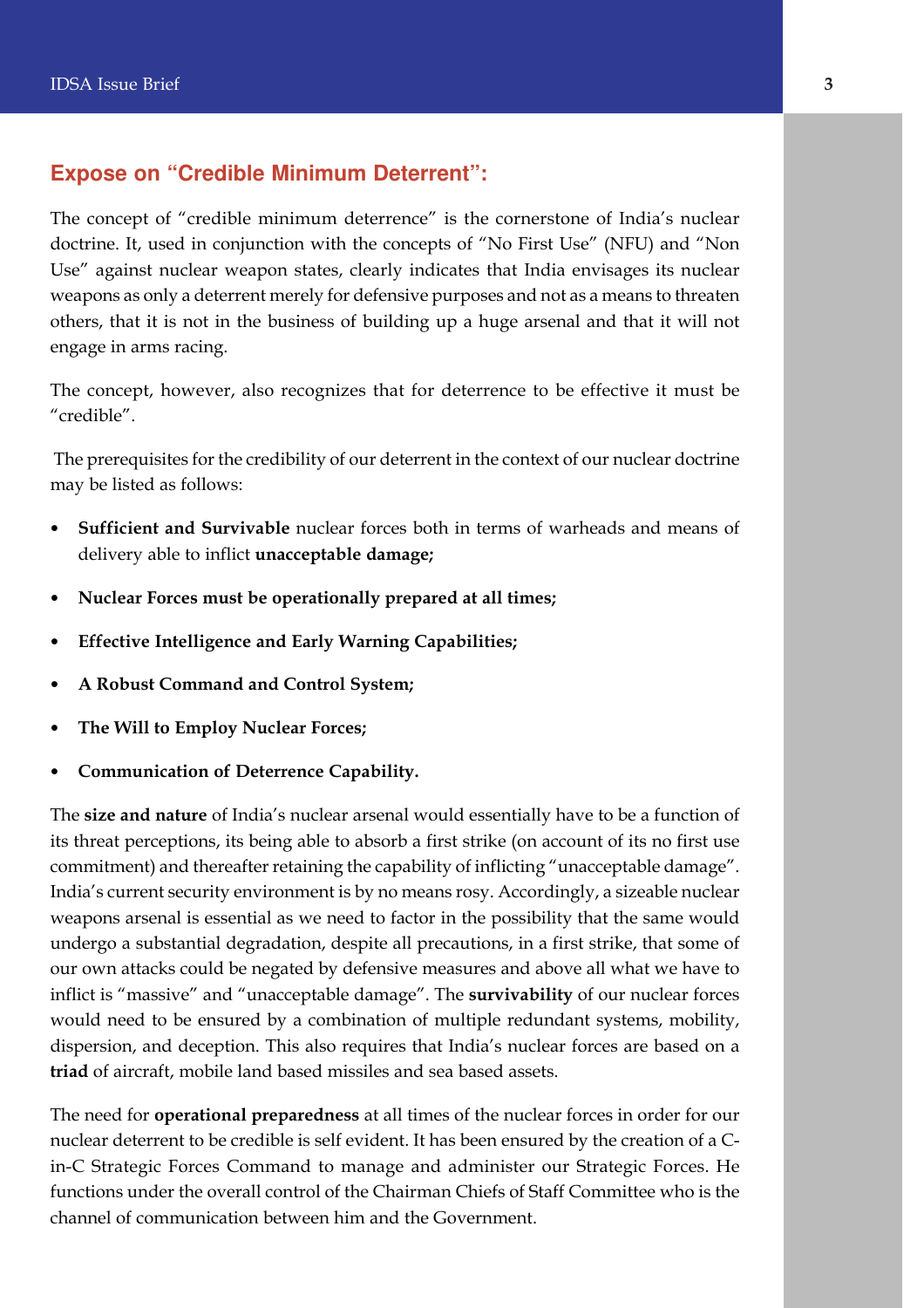**Effective Intelligence and Early Warning Capabilities** always important in any conflict are critical in the context of a nuclear attack not merely as a means to counter it but also for purposes of retaliation. An apex techint organization notably the NTRO has been set up which would *inter alia* provide the required intelligence for this purpose.

**Robust Command and Control System** is essential for the credibility of deterrence. India has for this purpose established a Nuclear Command Authority comprising a Political Council chaired by the Prime Minister and an Executive Council chaired by the National Security Advisor. In keeping with the stipulation in our Nuclear Doctrine the Political Council is the sole body which can authorize the use of nuclear weapons. The role of the Executive Council is to provide inputs for decision making by the Nuclear Command Authority and to execute the directives given to it by the Political Council. The fact that the survivability of the command and control system has not been lost sight of is reflected in the press release of January  $4<sup>th</sup>$  2003 which indicated that the CCS "reviewed and approved the arrangements for alternate chains of command for retaliatory strikes in all eventualities".

The demands on India's Command and Control system as indeed on its Strategic Forces Command have been simplified due to the nature of its nuclear doctrine. Whereas most nuclear weapon states contemplate the possibility of escalatory nuclear war fighting scenarios the Indian doctrine essentially caters for massive Indian nuclear retaliation in the eventuality of a nuclear attack on it or on its forces. In essence, as per the Indian doctrine, if India or its forces are attacked with nuclear weapons it would more or less automatically unleash a devastating nuclear attack in retaliation. No prolonged nuclear war fighting scenarios are envisaged. This enormously eases the task of the Indian nuclear command, control and communications systems and greatly reduces the costs incurred thereon.

It is not sufficient to have a deterrence capability but also be perceived to have it as well as the will to use nuclear weapons if required to do so. In other words one must **communicate or project** the same to all concerned. Regrettably, insufficient attention has been paid to this aspect of establishing the credibility of our nuclear deterrent.

#### **Reason for calls to revisit the nuclear doctrine:**

The major factor behind the questioning of the Nuclear Doctrine stems from concerns about NFU. Dissatisfaction with our NFU posture is not new. *Ab initio*, in discussions on this in the NSAB a case against it was made out on the grounds that such an approach unnecessarily kept us on the back foot and on the defensive and made it axiomatic that we would have to face the consequences of a first strike before being able to respond. Moreover, it prevented us from keeping a potential adversary off balance. This view did not, however, prevail in the subsequent discussions in the matter.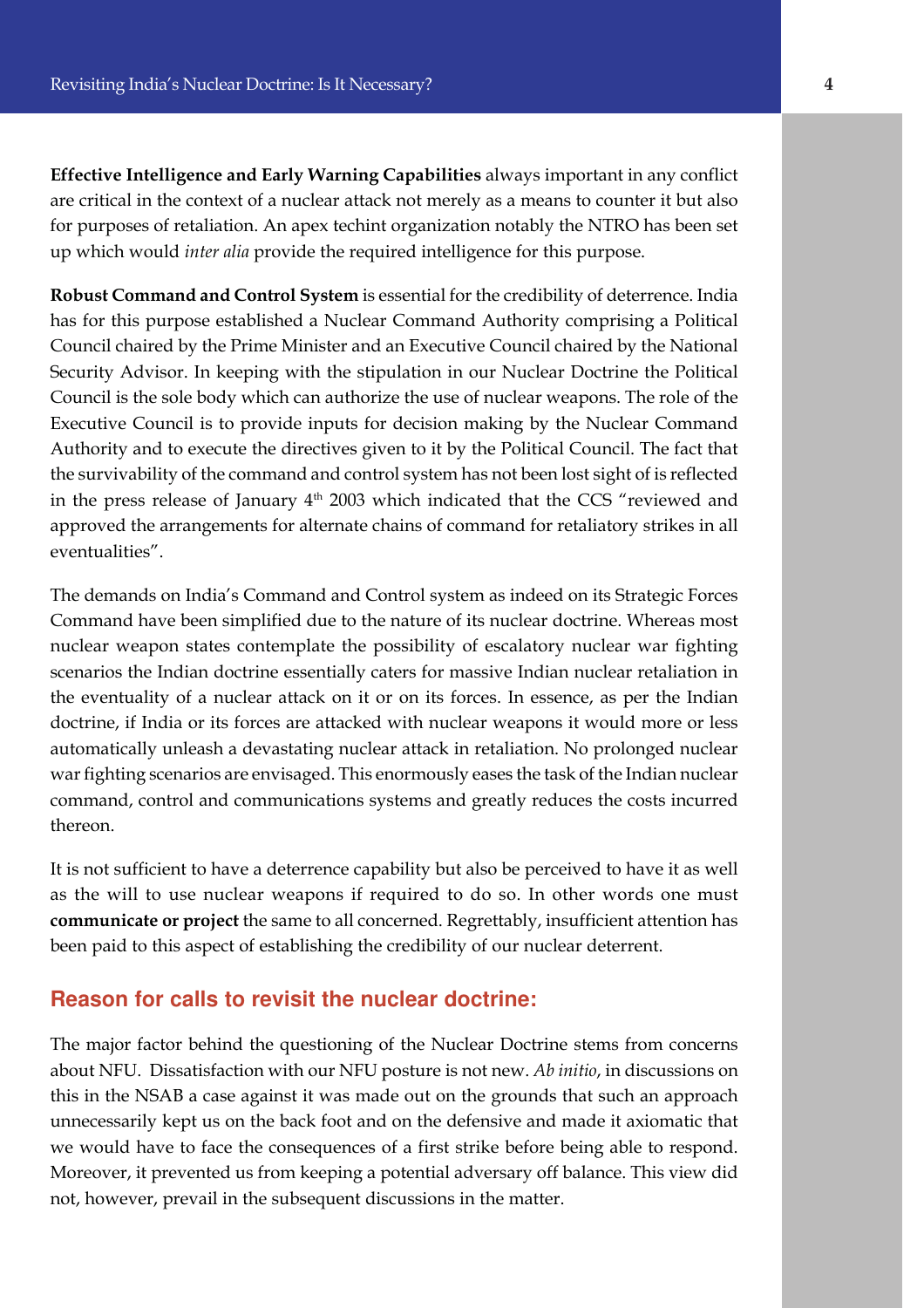What is new about the increased opposition to the NFU posture is that it arises in part from increasing evidence of Pakistan's proclivity to use tactical nuclear weapons against us, and in part from scepticism about our deterrent capability and about our willingness to respond to a tactical strike with a "massive" retaliatory attack. Advocates of a change in our NFU policy would like our nuclear doctrine mimic those of most of the established Nuclear Weapon States which contemplate the use of nuclear weapons even in sub nuclear conflicts.

Since an important element behind the call for revisiting our nuclear doctrine emanates from a lack of confidence in our deterrent and in our willingness to resort to the use of nuclear weapons in a massive second strike in response to an attack on us with tactical weapons the same needs to be addressed by much more effective signaling and a demonstration that the government will do what it says and will not shy from making a robust response when necessary. The following could be some moves in this direction:

- 1. Government must restore faith in itself by doing what it says and not shying from biting the bullet. Firmness must be shown in all its actions, for instance, on issues of law and order, terrorism and addressing difficult neighbours.
- 2. Periodic statements about the nurturing and upgradation of our nuclear arsenal and systems including alternate command structure.
- 3. An indication that our nuclear arsenal will be large enough to take care of all adversaries and will have to be in the mid triple digits.
- 4. Appointment of a Chief of Defence Staff and upgradation of the NTRO as a capable apex techint organization which would in a fool proof manner provide indicators of any attack on us and ensure swift and massive nuclear retaliation inflicting unacceptable damage.
- 5. An indication that we have in place multiple, well camouflaged and well secured vectors which are constantly being further refined in order to enable the country to inflict unacceptable damage even after absorbing a first strike by its adversaries

#### **Factors militating against revisiting our nuclear doctrine:**

There are many factors which militate against revisiting our nuclear doctrine and sacrificing the restraint it encapsulates by for instance abandoning NFU some of which are enumerated below:

1. All the gains enjoyed by us in the international community by the restraint of our nuclear posture would be frittered away. These do not merely constitute intangibles but entailed the termination of sanctions, support for our entry into the multilateral nuclear export control regimes as well as our civil nuclear cooperation agreements.